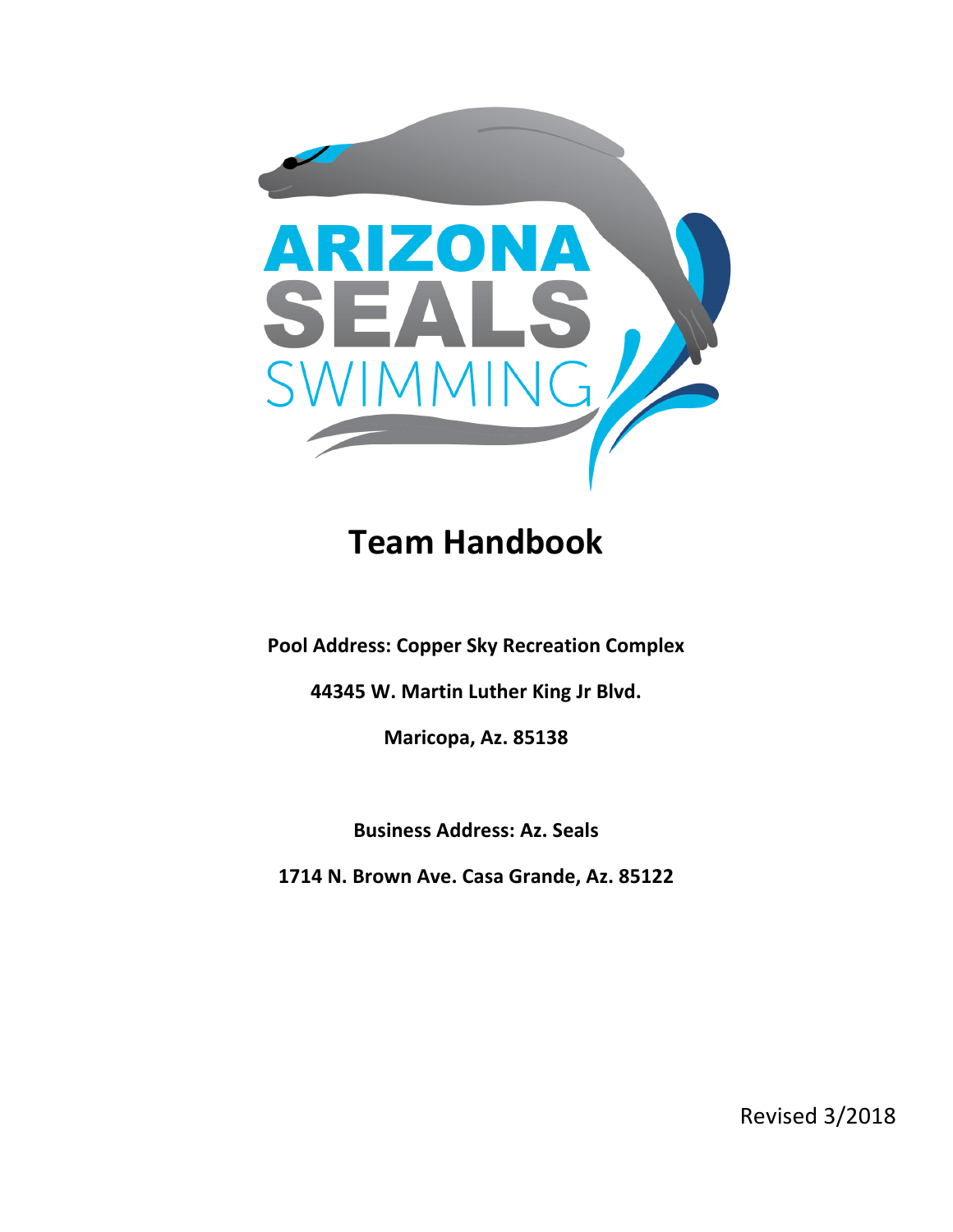### Table of Contents

- 1. Mission Statement & Objectives
- 2. Group Structure
- 3. Team Communication
	- Website
	- Email
	- Az. Seal Contact Information
- 4. Athlete Registration
	- Annual Team Dues
- 5. Payments
	- Monthly Training Fees
	- Meet Fees
	- Online Store
	- Financial Agreement
- 6. Code of Conduct
- 7. Anti-Bully Plan
- 8. Electronic Communication Plan
- 9. Team Travel Policy
- 10. Releases / Electronic Communication Print, fill out, sign and return
	- Athlete Contact Information
	- Liability & Medical
	- Minor Medical
	- Photo
- 11. Handbook Acknowledgement Form- Print, fill out, sign and return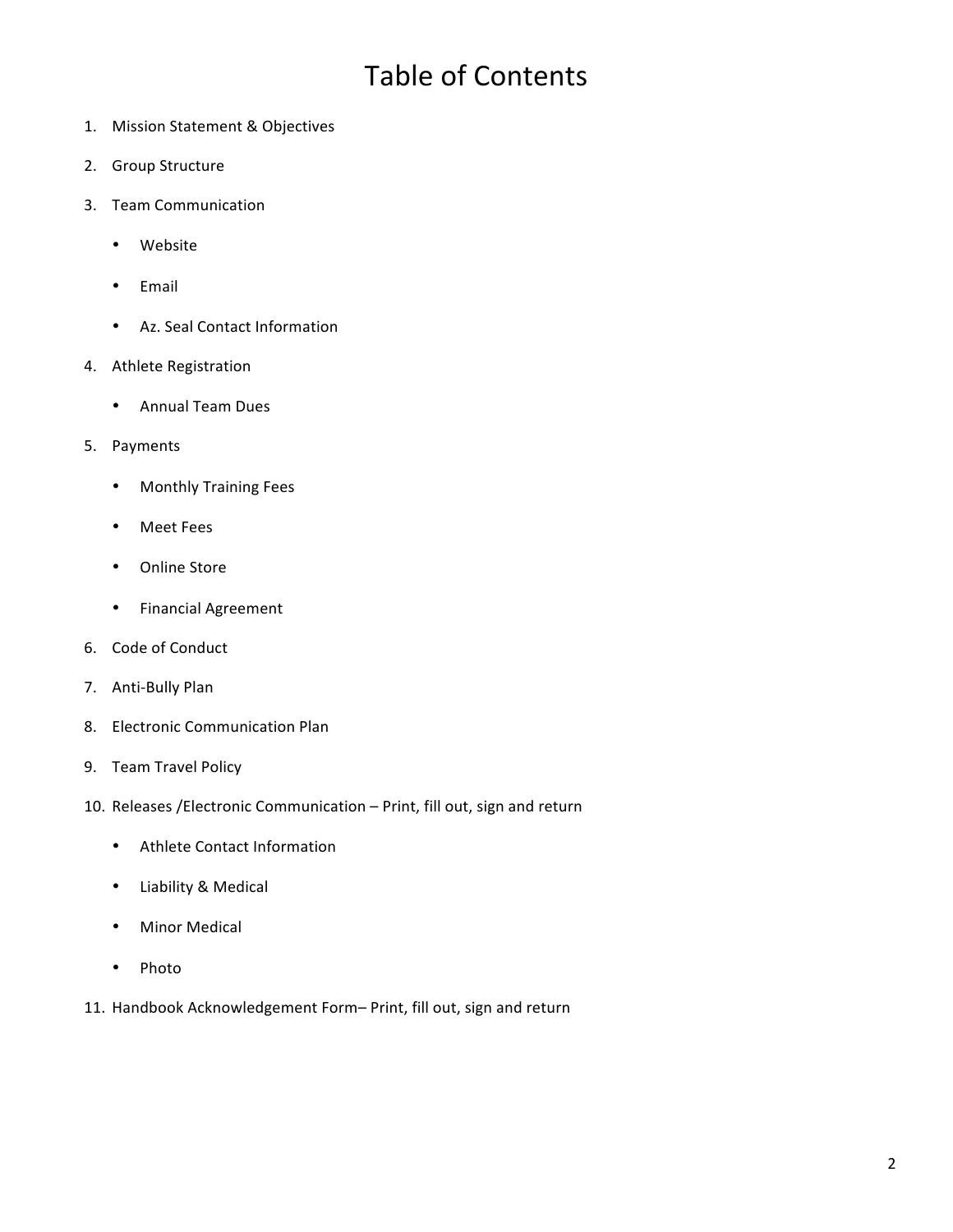### **Mission Statement**

Considered a grass roots program, the Arizona Seals Swimming academy aims to develop well-rounded swimmers and students teaching teamwork, discipline, hard work and a desire to become the best person possible. Our focus is creating a positive and rewarding environment in which each athlete can excel. We are a community-based program established to fill the needs of our growing communities, working with athletes ages 5 and up from the Pinal County area. It is our program's goal to offer athletes and families of Pinal County access to the unique benefits offered by this program

# **Objectives**

To provide structured practices created by AZ Swimming certified coaches, tailored to meet the needs of each training group

To nurture the beginning swimmer and further develop the competitive skilled swimmer

To value stroke development and teach a healthy fitness foundation

To be role models teaching skills that last a lifetime

- To promote diversity in swimming
- To build self confidence
- To teach goal setting and that through dedication and hard work, success is achieved
- To build a sense of volunteerism
- To develop healthy, life-long nutrition and sleep habits

To have fun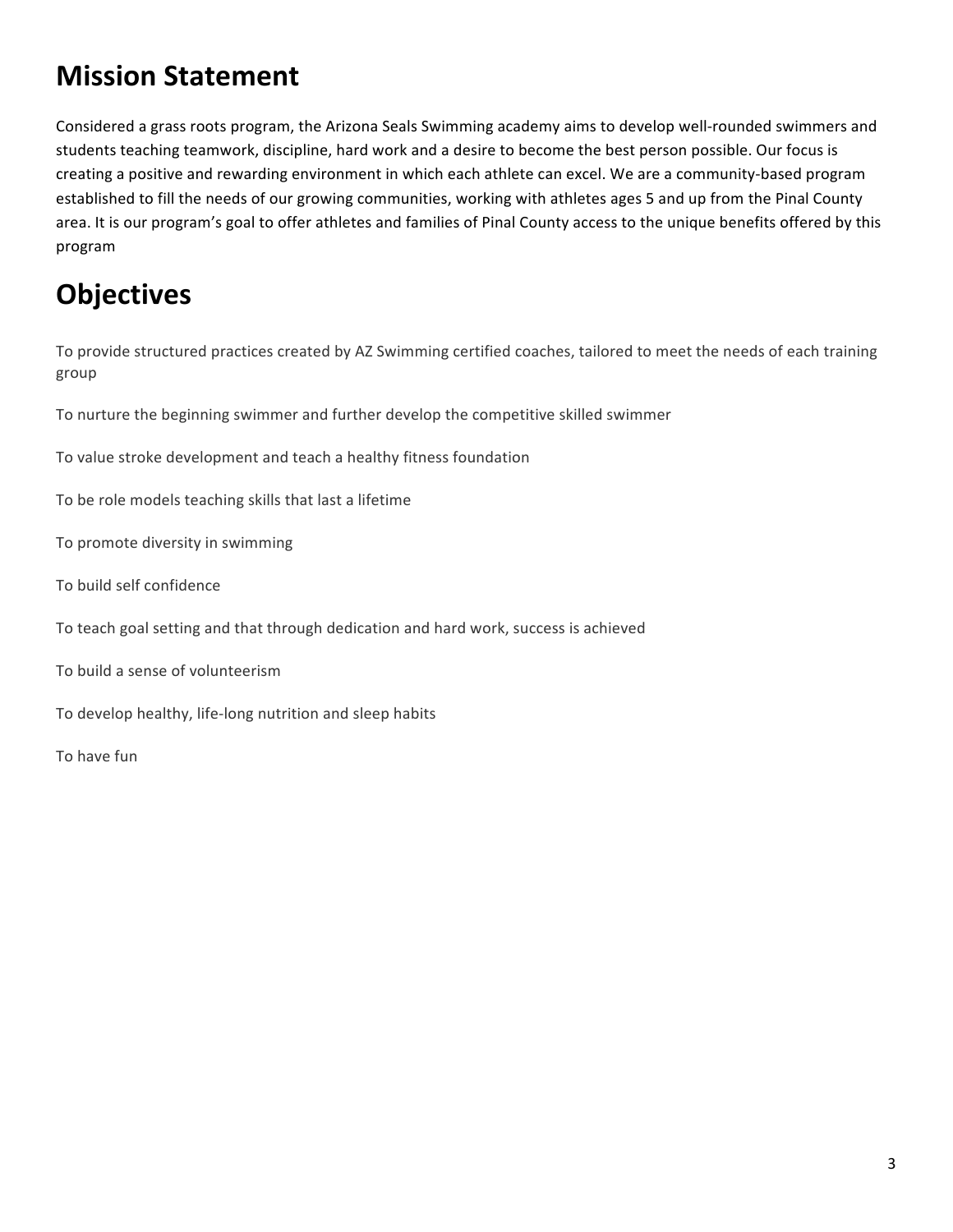### **Group Structure**

#### **RISING SEALS:**

- Minimum of 5 years old
- 25-yard freestyle with side breathing
- 25-yard backstroke
- Training equipment required: swimming fins

#### **WHITE SEALS:**

- Minimum of 8 years old
- Legal in all 4 competitive swimming strokes
- Complete 8 X 50 Freestyle @ 1:10
- Training equipment required: swimming fins & snorkel

#### RED SEALS

- Minimum of 10 years old
- Legal in all 4 competitive swimming strokes
- Complete 8 X 100 Freestyle @ 1:40
- Training equipment required: swimming fins & snorkel

#### **BLUE SEALS:**

- Minimum of 12 years old
- Legal in all 4 competitive swimming strokes
- Complete 8 X 100 Freestyle @ 1:25
- Training equipment required: swimming fins, snorkel, pull buoy and paddles

\*\*Swimmers may be allowed to advance to a new group per coach's approval.

#### Group practice times can be found at:

**All Practices are held at:** 

**Copper Sky Recreation Complex** 

**44345 W. Martin Luther King Jr Blvd.** 

**Maricopa, Az. 85138**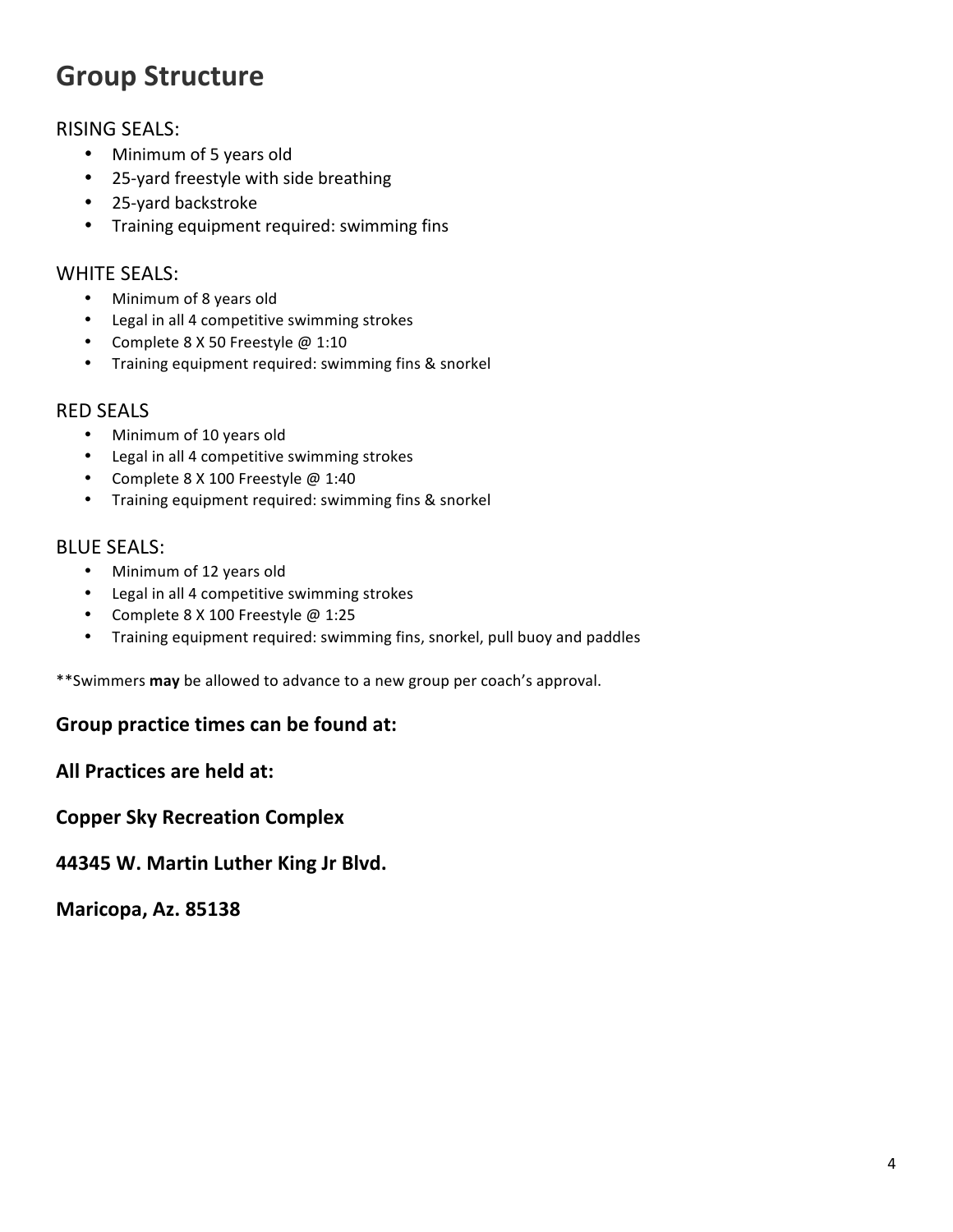### **Team Communication**

We strive for regular communication between all swimmers, coaches, and parents of our team.

AZ SEAL WEBSITE: Our club's primary means of communication with members is through email messages and notices posted on the AZ Seals team website. Upon joining the team please register your swimmer(s) online at: www.teampages.com/clubs/5814. Team information, schedule updates and meet information is communicated through our team email list. To sign up for team emails, please visit our website (www.teampages.com/clubs/5814). The online registration tab is located on the left side of the AZ Seals homepage. The website also offers members the ability to view practice schedules, meet information, meet results and obtain important announcements. Please register all email addresses that would like to receive team emails.

**GENERAL PARENT'S MEETING**: Parent meeting will be held as often as deemed necessary by the coaching staff, Executive Board or the AZ Seals' parents. Full participation is our goal and only encourages our team to grow as a united team.

**COMMUNICATING WITH THE COACHES:** Direct communication with the coaches is encouraged, however, we ask that you do not engage the coaches in conversation during practice sessions. Please ask your coaches for the best time to communicate with them. Most likely right before or right after practice will be the best time. Please feel free to email your coach with any questions you might have.

### **Contact Information:**

Coaches:

Laura Logan -- Head Coach, laura.logan86@gmail.com

Megan Koltz -- Asst. Coach, mkoltz98@gmail.com

Savannah McGinnis -- Asst. Coach, savannahm1@cox.net

#### Executive Board:

President -- Chris Skubisz, mrsskubisz@hotmail.com Term expires 2019

Public Relations -- Sean Fair, sfair@shoretel.com Term expires 2019

Treasurer -- Kim McCreery, kim@athomesol.com Term expires 2019

Fundraising -- Alex Skubisz, alexander.skubisz@abbott.com Term expires 2018

Secretary -- Lori Steve, j.steve1@aol.com Term expires 2018

At Large Member -- Kent McGinnis, kentmcginnis@cox.net Term expires 2018

At Large Member -- Diana DePadre, my1princess631@gmail.com Term expires 2019

Head Coach -- Laura Logan, laura.logan86@gmail.com

Treasurer in training --Position open Term expires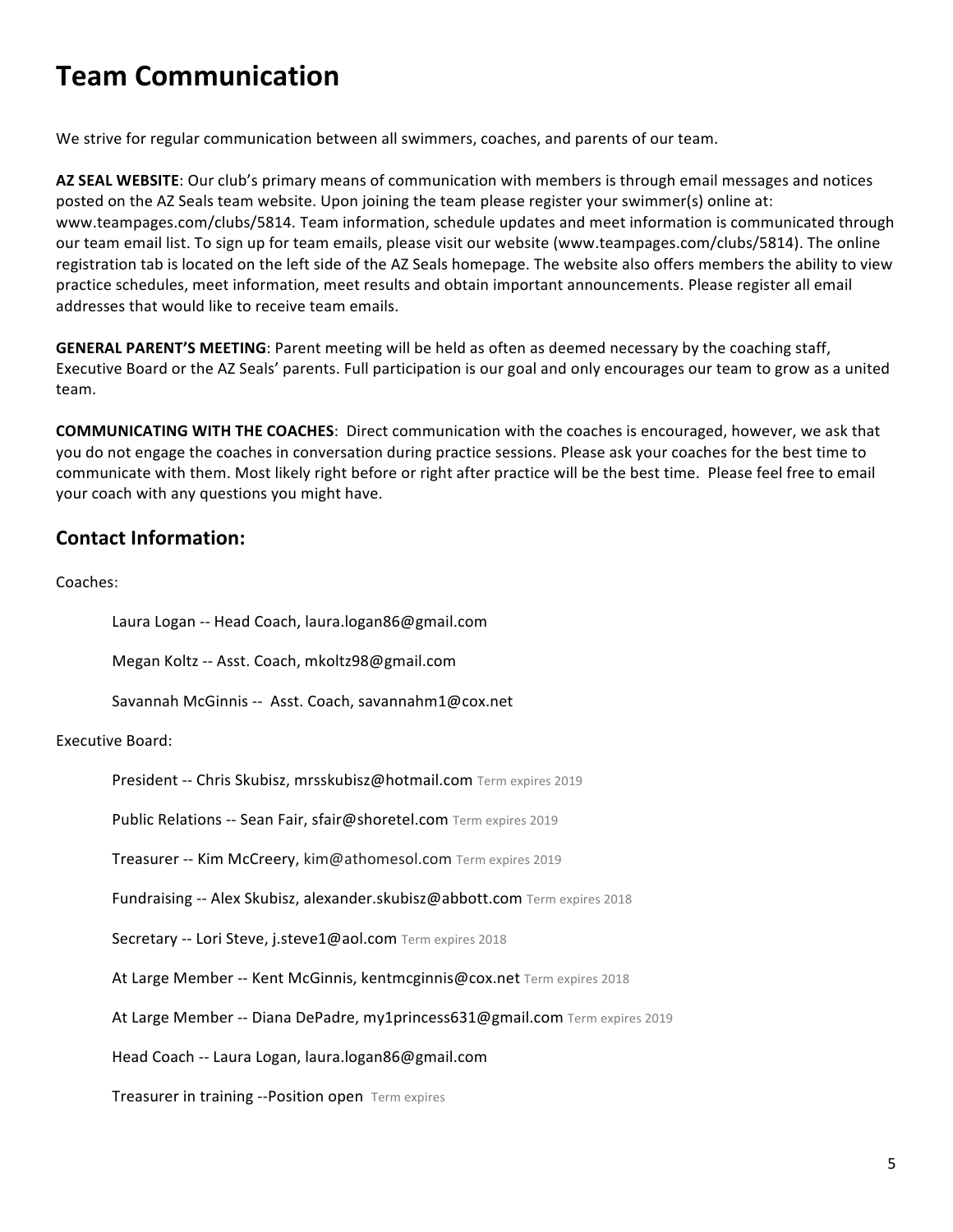### **Athlete Registration**

Each AZ Seals swimmer is required to register with Arizona Swimming, once per swim year. Prior to registration, any unpaid past due balance or other unpaid fees from prior swim years must be paid in full. No swimmer will be allowed to swim with the AZ Seals until all necessary forms have been filed and monies paid. Registration fees are non-refundable.

Upon registering with the AZ Seals, each athlete will be required to pay annual team dues.

- Team Dues are due September 1 of each year or upon joining the team.
- Team Dues: \$150.00 per swimmer/year **or** \$75 per swimmer for summer season only (April - August). Please note, summer season only swimmers who convert to year round swimmers after the summer season will be required to pay the \$150 annual dues September 1.
- Dues include: Arizona/USA Athlete Registration. Subscription to Splash Magazine.

### **Training Fees**

- Training fees will be billed on a monthly basis.
- We offer perpetual enrollment, there are no sessions. You will be billed until we receive written notice indicating otherwise (see Financial Agreement below).
- We do not pro-rate months during team breaks.
- We will pro-rate if you are enrolling mid-month. The proration schedule is as follows:
	- $\circ$  Enrollments occurring 1st-14th of month are not prorated
	- $\circ$  Enrollments occurring 15th through end of month are prorated at 1/2 the monthly rate, regardless of the start date during that period.
- Billing will be sent on the 1st of each month and will be due on the 15th of each month.
- Any account more than 15 days past due, swimmer(s) will not be allowed to compete until account is brought to good standing with the team.
- Any account more than 30 days late, swimmer(s) will not be allowed to continue to swim in any capacity with the team until account is brought to good standing with the team.
- Monthly Training Fees are non-refundable.
- Monthly Training Fees:
	- Rising  $=$  \$75.00 per month White =  $$95.00$  per month  $Red = $120.00$  per month Blue =  $$135.00$  per month

### **Meet Fees**

These fees are paid to the AZ Seals and range from \$4 per event to \$10 per event in local Arizona Swimming meets. There is always a \$6 LSC plus a \$5 AZ Seal surcharge per swimmer. Cost of relays will be paid in full by the AZ Seals Swim meet entry fees are non-refundable after the meet entry deadline. Meet fees will be assessed at time of meet entry deadline.

(# of events  $*$  event fee) + \$6 LSC Fee + \$5 AZ Seals fee = Total Meet Fees **All Checks Payable to: AZ Seals**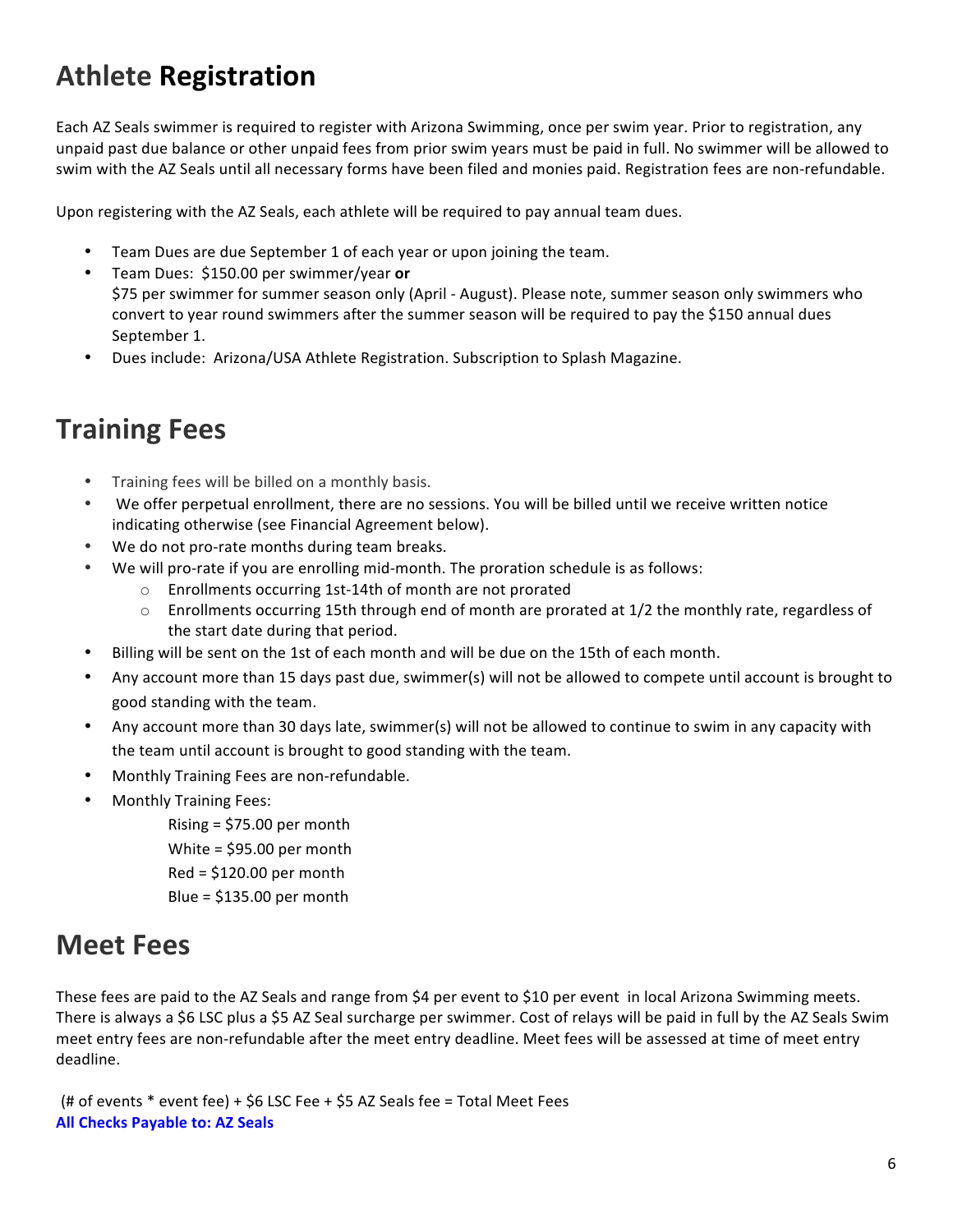### **Financial Agreement**

This Financial Agreement is between the Arizona Seals Swimming Academy and

\_\_\_\_\_\_\_\_\_\_\_\_\_\_\_\_\_\_\_\_\_\_\_\_\_\_\_\_\_\_\_\_\_\_\_\_\_\_\_\_\_\_\_\_\_\_\_\_\_\_\_\_\_\_\_\_\_\_\_\_\_\_\_\_\_\_\_\_\_\_\_\_\_\_\_\_\_\_\_\_,

hereafter referred to as the Parent.

I, the Parent, on behalf the Swimmer (named below) and myself, hereby apply for membership on the Arizona Seals Swimming Academy. I/We, jointly:

1. Agree to read, support, and comply with the by-laws of the Arizona Seals Swimming Academy and comply with the rules, payment policies where practices, meets, or other functions are held.

2. Agree to pay the Annual Registration and Monthly Training Fees in accordance with the payment schedule selected. All registration and training fees are NOT refundable.

3. Agree to pay additional fees as incurred through team sponsored activities; including meet fees assessed to the participating swimmer(s). I understand that any additional event fees and/ or meet fees are NOT refundable.

4. Acknowledge an obligation to remain a member "in good standing" for the duration of this Agreement. Failure to meet these financial obligations shall result in: accounts more than 15 days past due, swimmer(s) will not be allowed to compete until account is brought to good standing with the team, or accounts more than 30 days late, swimmer(s) will not be allowed to continue to swim in any capacity with the team until account is brought to good standing with the team.

5. Agree to take responsibility for updating all contact and emergency information if changes occur. Please email laura.logan86@gmail.com

6. Agree to notify, by E-mail, the team Registrar (laura.logan86@gmail.com), of your intent to drop from the Arizona Seals Swimming Academy prior to the next billing cycle, understanding that membership terminations can only occur at the end of the payment period regardless if your swimmer has stopped sooner.

7. Agree that failure to make payment, or the withdrawal from the Arizona Seals Swimming Academy, shall not release us from our financial obligations under this Agreement to the Arizona Seals Swimming Academy or a facility. Any financial release must be submitted in writing to and approved by the Arizona Seals Swimming Academy Treasurer and Head Coach. 

8. Agree to remit prompt payments, defined as within 15 days of receipt of an invoice received through the email address on file. The preferred and requested payment method is by checking or savings account online through the invoice received. Check payments, payable to AZ Seals, should be mailed to AZ Seals 1714 N. Brown Ave. Casa Grande, AZ 85122.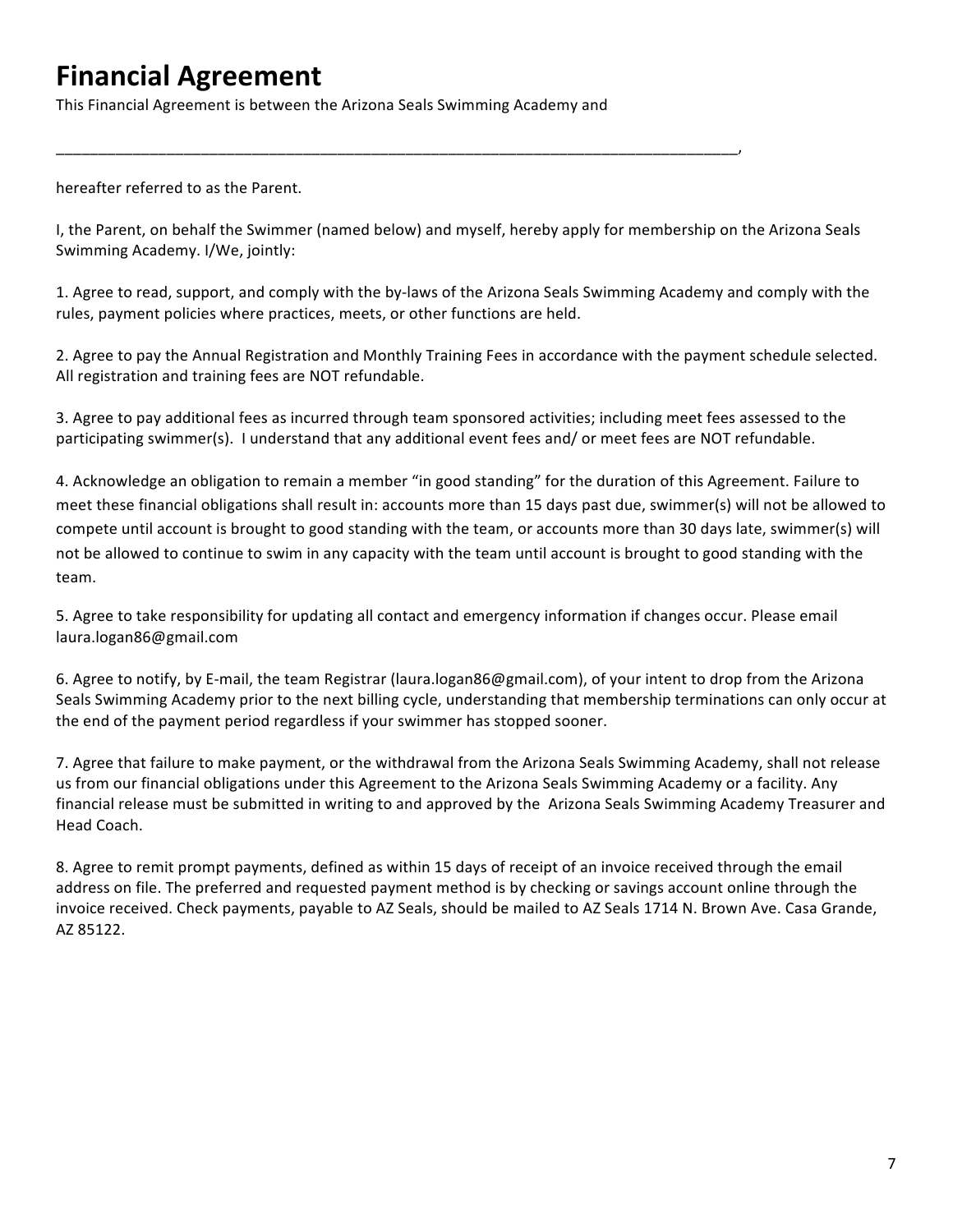### **Code of Conduct / Honor Code**

- a) All team members, team staff, and parents of minors are apprised in writing of this Code of Conduct and the attached USA Swimming Code of Conduct. A signature on this document constitutes unconditional agreement to comply with the stipulations of both documents.
- b) Team members will display proper respect and sportsmanship toward coaches, officials, administrators, teammates, fellow competitors and the public at all times.
- c) Team members and staff will refrain from any illegal or inappropriate behavior that would detract from a positive image of the team or be detrimental to its performance objectives.
- d) The possession or use of alcohol or tobacco products by any athlete is prohibited.
- e) The possession, use, or sale/distribution of any controlled or illegal substance or any form of weapon is strictly forbidden.
- f) No "deck" changes are permitted. Athletes are expected to use available change facilities.
- g) Team members are reminded that when competing in meets, traveling on trips, and attending other meet-related functions, they are representing both themselves and the AZ Seals program. Athlete behavior must positively reflect the high standards of the club (or LSC).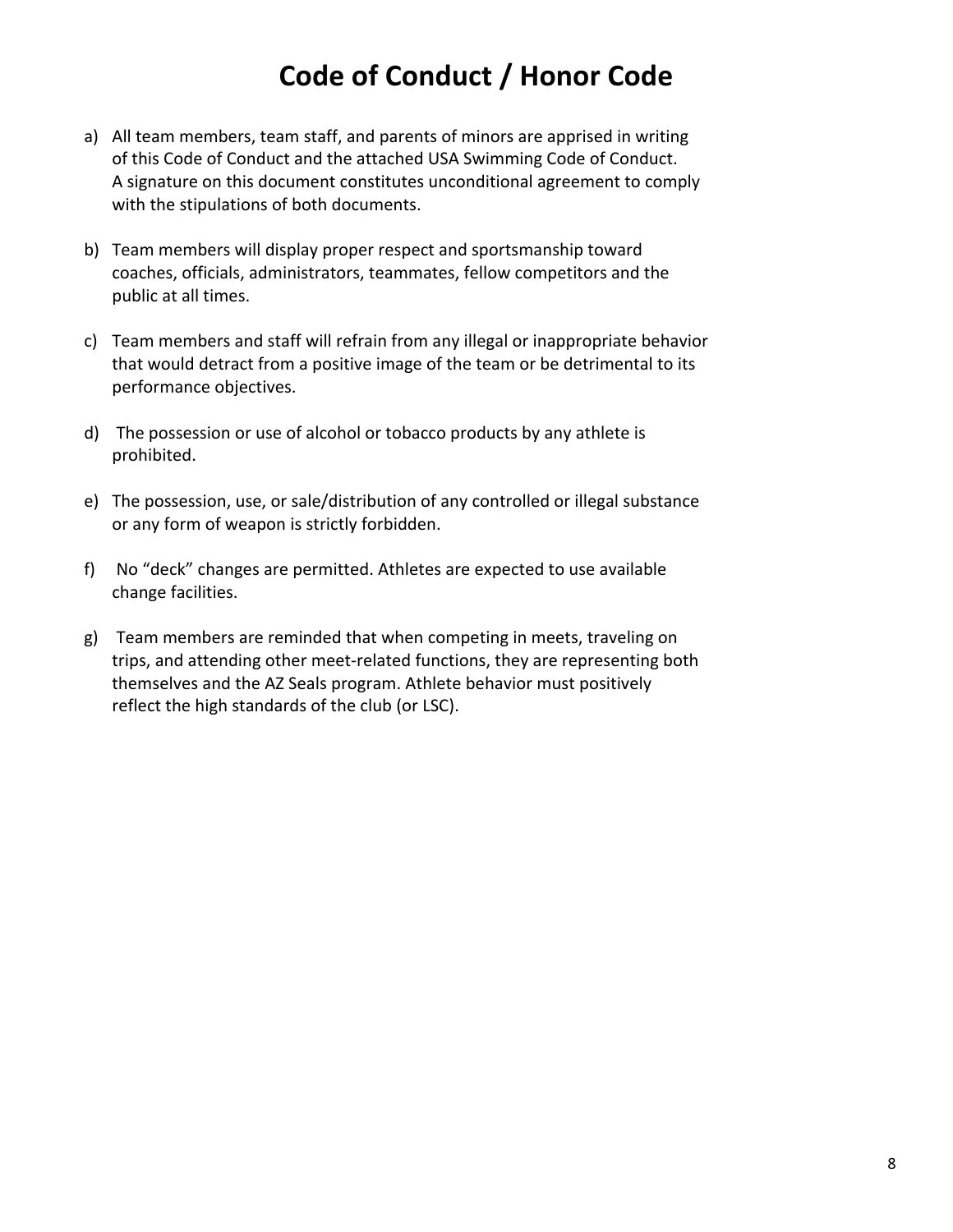### **Arizona Seals Anti-Bully Plan**

#### **ACTION PLAN TO ADDRESS BULLYING PURPOSE**

Bullying of any kind is unacceptable With Arizona Seals ("the Club") and will not be tolerated. Bullying is counterproductive to team spirit and can be devastating to a victim. Az. Seals is committed to providing a safe, caring and friendly environment for all of our members. If bullying does occur, all athletes and parents should know that incidents will be dealt with promptly and effectively. Anyone who knows that bullying is happening is expected to tell a coach, board member or athlete/mentor.

#### **Objectives of AZ Seals' Bullying Policy and Action Plan:**

1. To make it clear that the Club will not tolerate bullying in any form.

2. To define bullying and give all board members, coaches, parents and swimmers a good understanding of what bullying is.

3. To make it known to all parents, swimmers and coaching staff that there is a policy and protocol should any bullying issues arise.

4. To make sure how to report bullying clear and understandable.

5. To spread the word that Az. Seals takes bullying seriously and that all swimmers and parents can be assured that they will be supported when bullying is reported.

#### **WHAT IS BULLYING?**

The USA Swimming Code of Conduct prohibits bullying. Generally, bullying is the use of aggression, whether intentional or not, which hurts another person. Bullying results in pain and distress.

The USA Swimming Code of Conduct defines bullying in 304.3.7. Bullying is the severe or repeated use by one or more USA Swimming members of oral, written, electronic or other technological expression, image, sound, data or intelligence of any nature (regardless of the method of transmission), or a physical act or gesture, or any combination thereof, directed at any other member that to a reasonably objective person has the effect of:

**i**. causing physical or emotional harm to the other member or damage to the other member's property;

**ii.** placing the other member in reasonable fear of harm to himself/herself or of damage to his/her property;

**iii**. creating a hostile environment for the other member at any USA Swimming activity;

**iv**. infringing on the rights of the other member at any USA Swimming activity; or

**v.** materially and substantially disrupting the training process or the orderly operation of any USA Swimming activity (which for the purposes of this section shall include, without limitation, practices, workouts and other events of a member club or LSC).

#### **REPORTING PROCEDURE**

An athlete who feels that he or she has been bullied is asked to do one or more of the following things:  $\cdot$  Talk to your parents;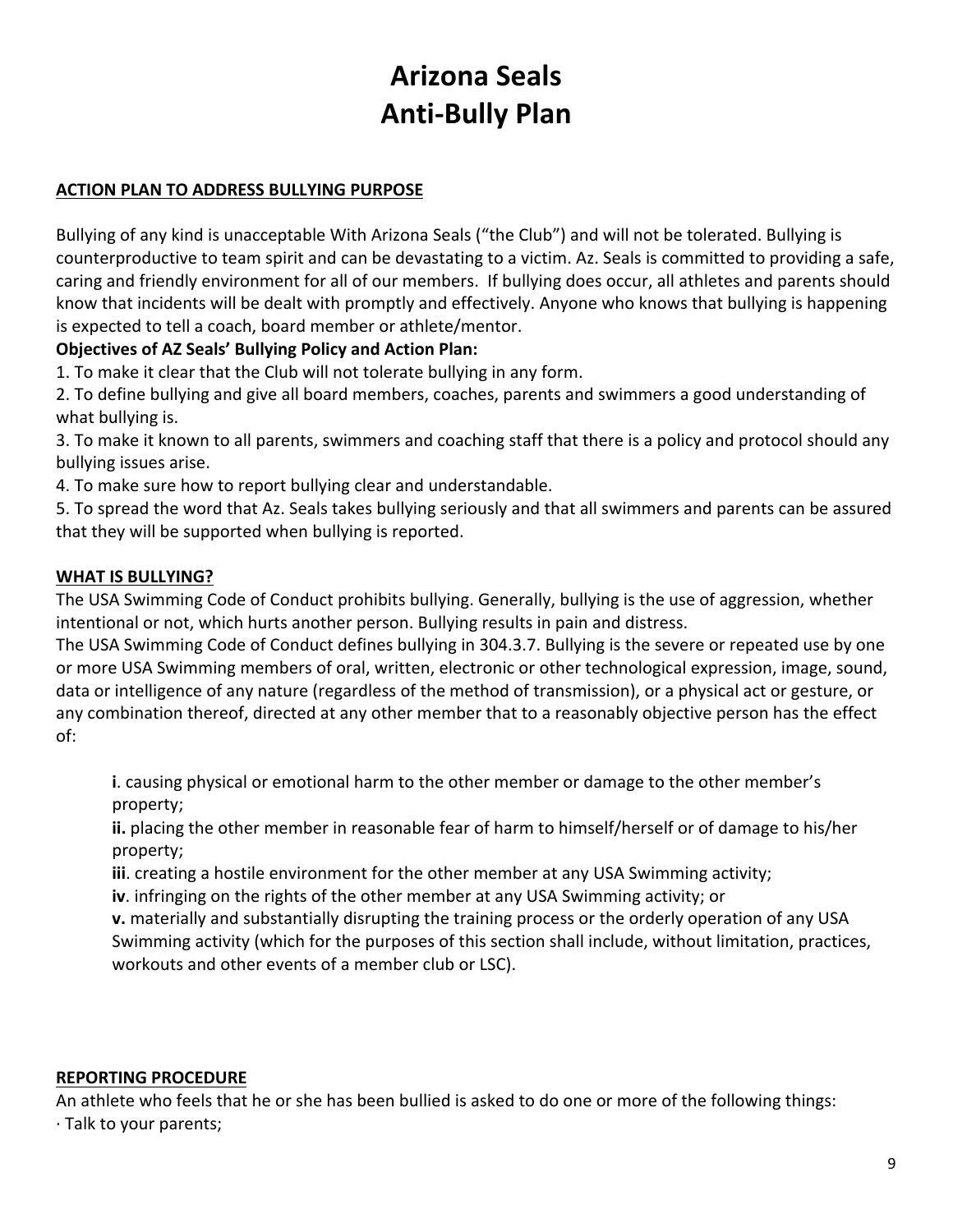· Talk to a Club Coach, Board Member, or other designated individual;

· Write a letter, fill out an Anti-Bully form, or email to the Club Coach, Board Member, or other designated individual;

· Make a report to the USA Swimming Safe Sport staff.

There is no express time limit for initiating a complaint under this procedure, but every effort should be made to bring the complaint to the attention of the appropriate club leadership as soon as possible to make sure that memories are fresh and behavior can be accurately recalled and the bullying behavior can be stopped as soon as possible.

#### **HOW WE HANDLE BULLYING**

If bullying is occurring during team-related activities, we **STOP BULLYING ON THE SPOT** using the following steps:

1. Intervene immediately. It is ok to get another adult to help.

- 2. Separate the kids involved.
- 3. Make sure everyone is safe.
- 4. Meet any immediate medical or mental health needs.
- 5. Stay calm. Reassure the kids involved, including bystanders.
- 6. Model respectful behavior when you intervene.

If bullying is occurring at our club or it is reported to be occurring at our club, we address the bullying by FINDING OUT WHAT HAPPENED and SUPPORTING THE KIDS NVOLVED using the following approach:

#### **FINDING OUT WHAT HAPPENED**

#### 1. First, we get the facts.

- a. Keep all the involved children separate.
- b. Get the story from several sources, both adults and kids.
- c. Listen without blaming.
- d. Don't call the act "bullying" while you are trying to understand what happened.

e. It may be difficult to get the whole story, especially if multiple athletes are involved or the bullying involves social bullying or cyber bullying. Collect all available information.

2. **Then, we determine if it's bullying.** There are many behaviors that look like bullying but require different approaches. It is important to determine whether the situation is bullying or something else. a. Review the USA Swimming definition of bullying;

b. To determine if the behavior is bullying or something else, consider the following questions:

- What is the history between the kids involved?
- Have there been past conflicts?
- Is there a power imbalance? Remember that a power imbalance is not limited to physical strength. It is sometimes not easily recognized. If the targeted child feels like there is a power imbalance, there probably is.
- Has this happened before? Is the child worried it will happen again?

c. Remember that it may not matter "who started it." Some kids who are bullied may be seen as annoying or provoking, but this does not excuse the bullying behavior.

d. Once you have determined if the situation is bullying, support all of the kids involved.

#### **SUPPORTING THE KIDS INVOLVED**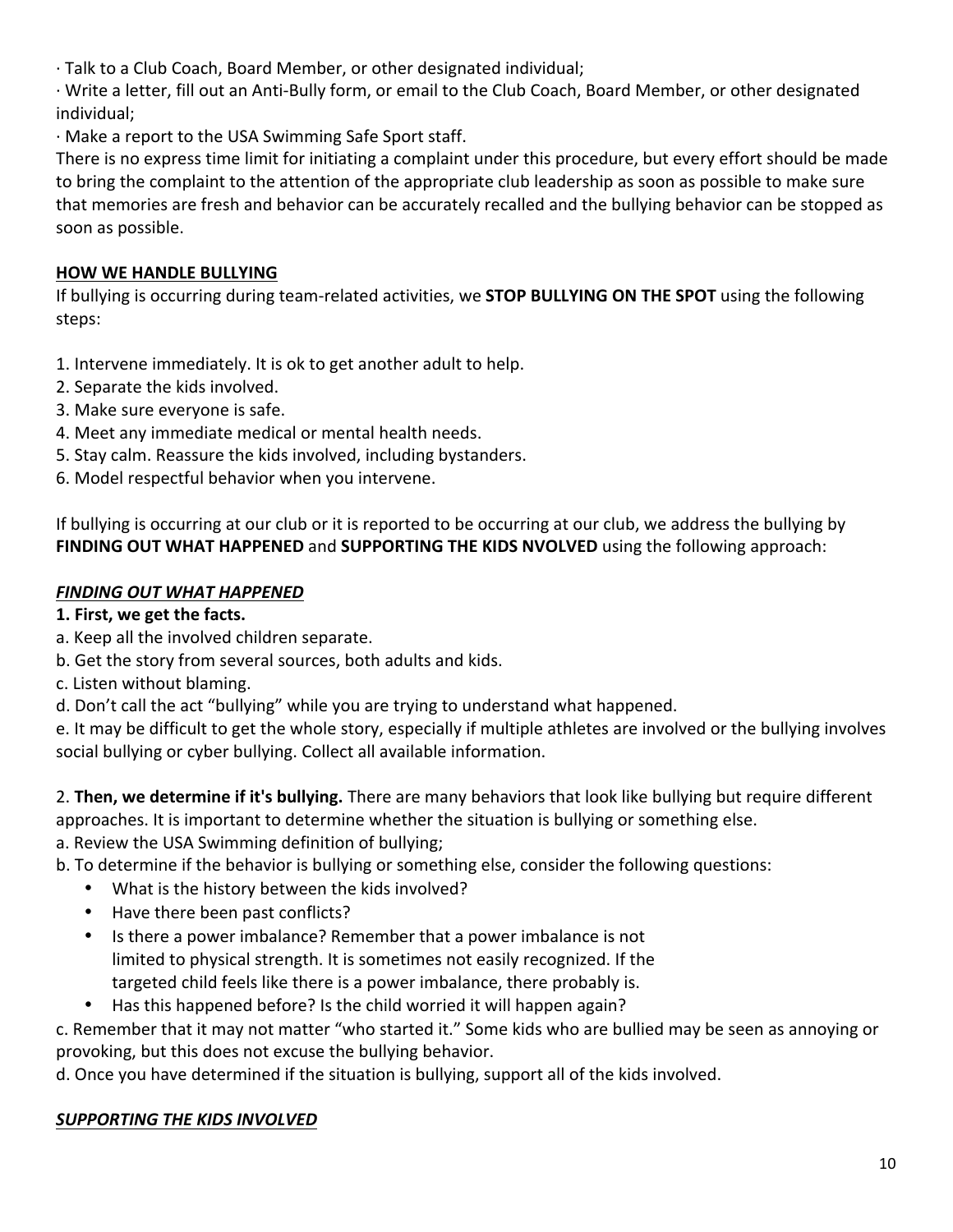#### **3. Support the kids who are being bullied**

a. Listen and focus on the child. Learn what's been going on and show you want to help.

b. Assure the child that bullying is not their fault.

c. Work together to resolve the situation and protect the bullied child. The child, parents, and fellow team members and coaches may all have valuable input. It may help to:

i. Ask the child being bullied what can be done to make him or her feel safe.

Remember that changes to routine should be minimized. He or she is not at fault and should not be singled out. For example, consider rearranging lane assignments for everyone. If bigger moves are necessary, such as switching practice groups, the child who is bullied should not be forced to change. ii. Develop a game plan. Maintain open communication between the Club and parents. Discuss the steps that will be taken and how bullying will be addressed going forward.

d. Be persistent. Bullying may not end overnight. Commit to making it stop and consistently support the bullied child.

#### **4. Address bullying behavior**

a. Make sure the child knows what the problem behavior is. Young people who bully must learn their behavior is wrong and harms others.

b. Show kids that bullying is taken seriously. Calmly tell the child that bullying will not be tolerated. Model respectful behavior when addressing the problem.

c. Work with the child to understand some of the reasons he or she bullied. For example:

i. Sometimes children bully to fit in or just to make fun of someone is a little different from them. In other words, there may be some insecurity involved.

ii. Other times kids act out because something else—issues at home, abuse, stress—is going on in their

lives. They also may have been bullied. These kids may be in need of additional support. d. Involve the kid who bullied in making amends or repairing the situation. The goal is to help them see how their actions affect others. For example, the child can:

i. Write a letter apologizing to the athlete who was bullied.

ii. Do a good deed for the person who was bullied, for the Club, or for others in your community.

iii. Clean up, repair, or pay for any property they damaged.

e. Follow-up. After the bullying issue is resolved, continue finding ways to help the child who bullied to understand how what they do affects other people. For example, praise acts of kindness or talk about what it means to be a good teammate.

#### **5**. **Support bystanders who witness bullying**.

Every day, kids witness bullying. They want to help, but don't know how. Fortunately, there are a few simple, safe ways that athletes can help stop bullying when they see it happening.

a. Be a friend to the person being bullied;

b. Tell a trusted adult - your parent, coach, or club board member;

c. Help the kid being bullied get away from the situation. Create a distraction, focus the attention on something else, or offer a way for the target to get out of the situation. "Let's go, practice is about to start." d. Set a good example by not bullying others.

e. Don't give the bully an audience. Bullies are encouraged by the attention they get from bystanders. If you do nothing else, just walk away.

*Source: www.stopbullying.gov*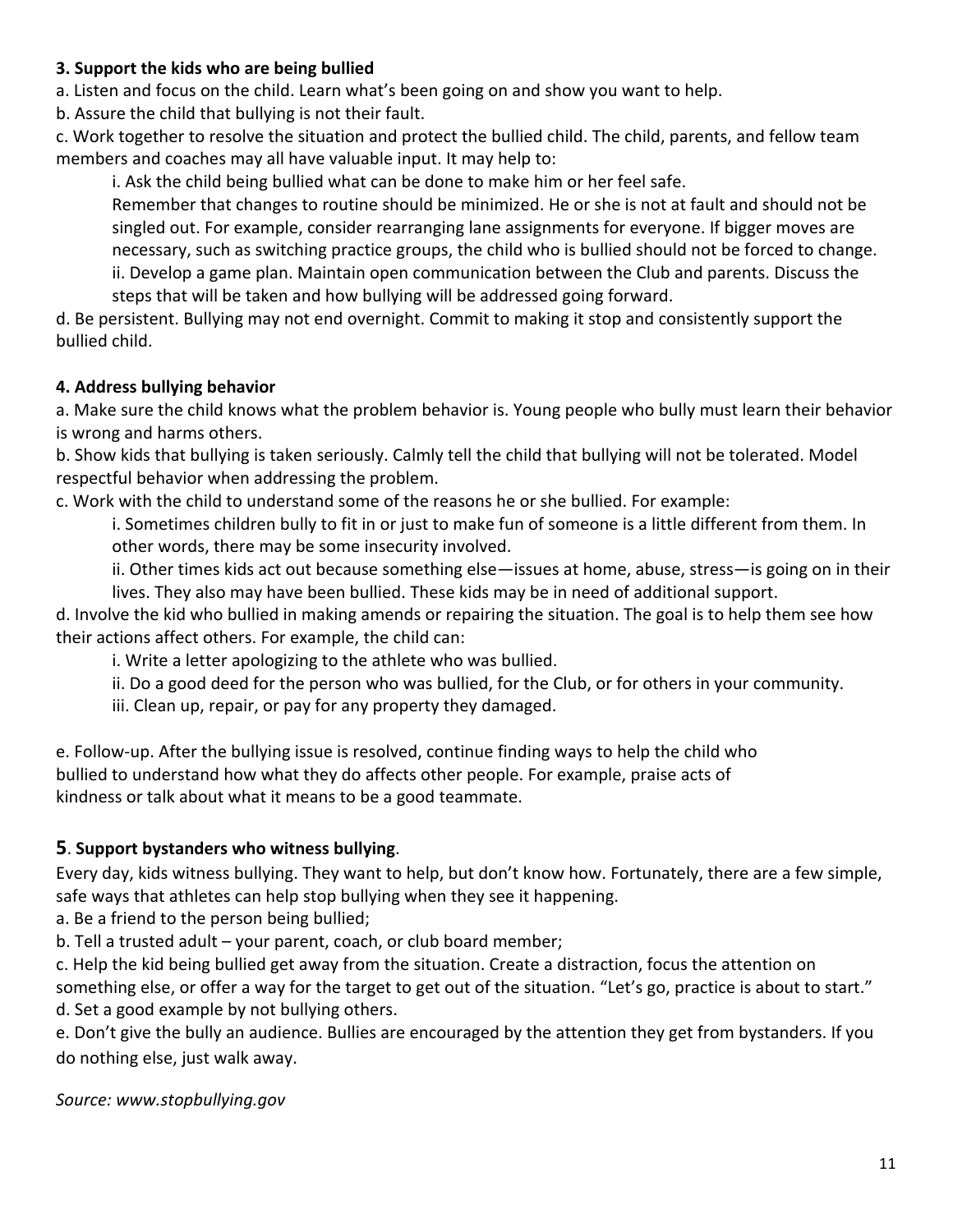# **Arizona Seals Electronic Communication Plan**

#### **MODEL POLICY: ELECTRONIC COMMUNICATION PURPOSE**

The Arizona Seals (the "Club") recognizes the prevalence of electronic communication and social media in today's world. Many of our swimmers use these means as their primary method of communication. While the Club acknowledges the value of these methods of communication, the Club also realizes that there are associated risks that must be considered when adults use these methods to communicate with minors.

#### **GENERAL CONTENT**

All communications between a coach or other adult and an athlete must be professional in nature and for the purpose of communicating information about team activities. The content and intent of all electronic communications must adhere to the USA Swimming Code of Conduct regarding Athlete Protection.

For example, as with any communication with an athlete, electronic communication should not contain or relate to any of the following:

- $\cdot$  drugs or alcohol use;
- · sexually oriented conversation; sexually explicit language; sexual activity
- · the adult's personal life, social activities, relationship or family issues, or personal problems; and
- $\cdot$  inappropriate or sexually explicit pictures
- · Note: Any communication concerning an athlete's personal life, social activities, relationship or family issues or personal problems must be transparent, accessible and professional.

Whether one is an athlete, coach, board member or parent, the guiding principle to always use in communication is to ask: "Is this communication something that someone else would find appropriate or acceptable in a face-to-face meeting?" or "Is this something you would be comfortable saying out loud to the intended recipient of your communication in front of the intended recipient's parents, the coaching staff, the board, or other athletes?"

With respect to electronic communications, a simple test that can be used in most cases is whether the electronic communication with swimmers is:

**T**ransparent, **A**ccessible and **P**rofessional.

*Transparent*: All electronic communication between coaches and athletes should be transparent. Your communication should not only be clear and direct, but also free of hidden meanings, innuendo and expectations.

Accessible: All electronic communication between coaches and athletes should be considered a matter of record and part of the Club's records. Whenever possible, include another coach or parent in the communication so that there is no question regarding accessibility.

**Professional:** All electronic communication between a coach and an athlete should be conducted professionally as a representative of the Club. This includes word choices, tone, grammar, and subject matter that model the standards and integrity of a staff member.

If your communication meets all three of the **T.A.P.** criteria, then it is likely your method of communication with athletes will be appropriate.

#### **FACEBOOK, MYSPACE, BLOGS, AND SIMILAR SITES**

Coaches may have personal Facebook (or other social media site) pages, but they are not permitted to have any athlete member of the Club join their personal page as a "friend." A coach should not accept any "friend"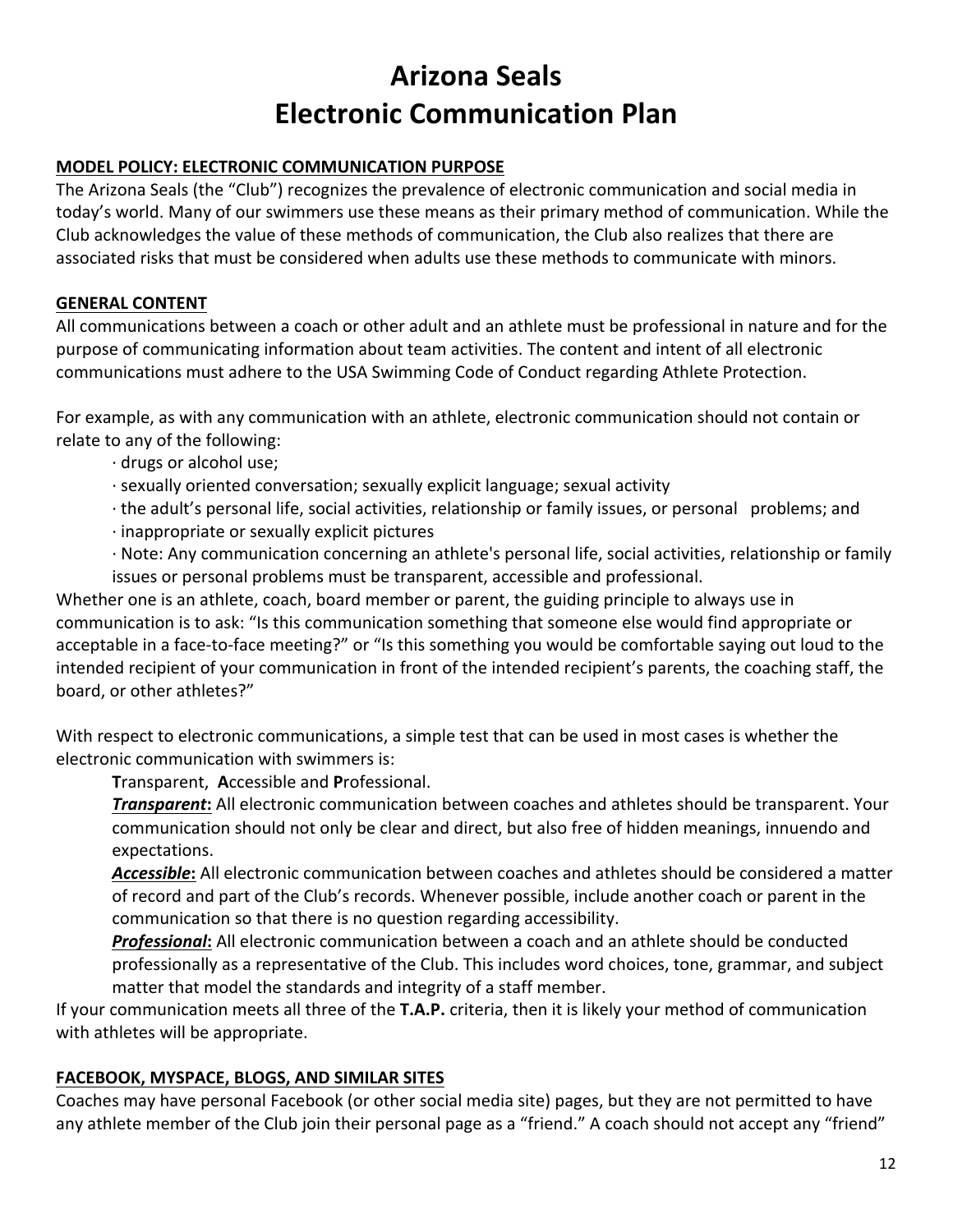request from an athlete. In addition, the coach should remind the athlete that this is not permitted. Coaches and athletes are not permitted to "private message" each other through Facebook. Coaches and athletes are not permitted to "instant message" each other through Facebook chat or other IM method. The Club has an official Facebook page that athletes and their parents can "friend" for information and updates on team-related matters.

Coaches are encouraged to set their pages to "private" to prevent athletes from accessing the coach's personal information.

#### **TWITTER**

**Best Practice**: The Club has an official Twitter page that coaches, athletes and parents can follow for information and updates on team-related matters. Coaches are not permitted to follow athletes on Twitter. Likewise, athletes are not permitted to follow coaches on Twitter. Coaches and athletes are not permitted to "direct message" each other through Twitter.

Alternative Option: Coaches and athletes may follow each other on Twitter. Coaches cannot re-tweet an

athlete message post. Coaches and athletes are not permitted to "direct message" each other through Twitter.

#### **TEXTING**

Subject to the general guidelines mentioned above, texting is allowed between coaches and athletes during the hours from 6am until 10pm. Texting only shall be used for the purpose of communicating information directly related to team activities. Exception to the texting hours would be in the case of sponsored team travel events.

#### **EMAIL**

Athletes and coaches may use email to communicate between the hours of 6am and 10pm. When communicating with an athlete through email, a parent, another coach, or a board member must also be copied. . Exception to the email hours would be in the case of sponsored team travel events. **REQUEST TO DISCONTINUE ALL ELECTRONIC COMMUNICATIONS** The parents or guardians of an athlete may request in writing that their child not be contacted by coaches through any form of electronic communication. *Source: www.stopbullying.gov*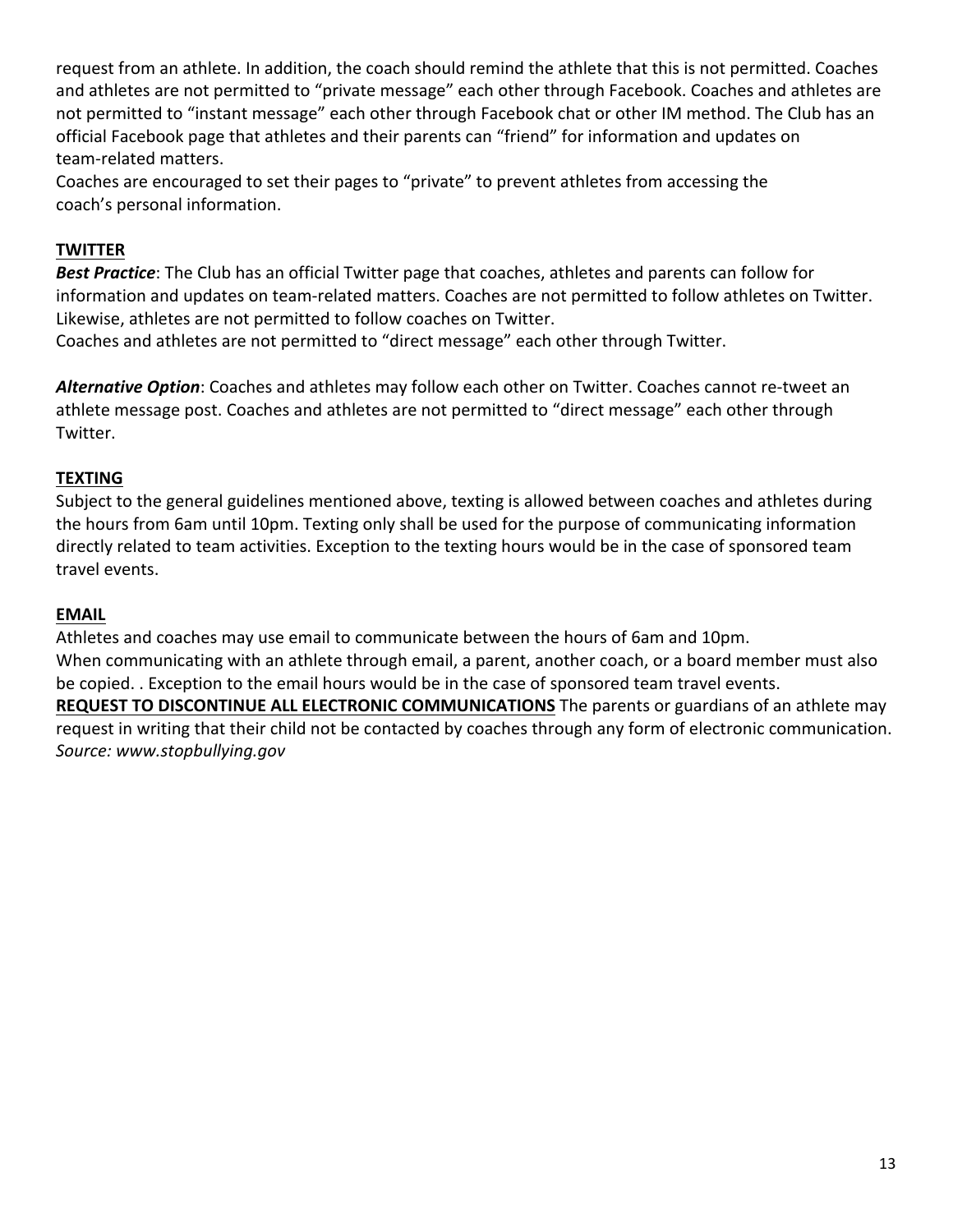### **Arizona Seals Team Travel Policies**

### **Section 1 - USA Swimming Required Policies**

Club and LSC travel policies must include these policies. These items are Code of Conduct stipulations in the USA Swimming Rulebook.

- a) Club travel policies must be signed and agreed to by all athletes, parents, coaches and other adults traveling with the club. (305.5.D)
- b) Team managers and chaperones must be members of USA Swimming and have successfully passed a USA Swimming-administered criminal background check. (305.5.B)
- c) Regardless of gender, a coach shall not share a hotel room or other sleeping arrangement with an athlete (unless the coach is the parent, guardian, sibling, or spouse of that particular athlete). (305.5.A)
- d) When only one athlete and one coach travel to a competition, the athlete must have his/her parents' (or legal guardian's) written permission in advance to travel alone with the coach. (305.5C)

### **Section 2- USA Swimming Travel Recommendations**

Travel-related recommendations taken directly from USA Swimming's Best Practice Guidelines

for Athlete Protection.

- a) During team travel, when doing room checks, attending team meetings and/or other activities, two-deep leadership and open and observable environments should be maintained.
- b) Athletes should not ride in a coach's vehicle without another adult present who is the same gender as the athlete, unless prior parental permission is obtained.
- c) During overnight team travel, if athletes are paired with other athletes they shall be of the same gender and should be a similar age. Where athletes are age 13 & Over, chaperones and/or team managers would ideally stay in nearby rooms. When athletes are age 12 & Under, chaperones and/or team managers may stay with athletes. Where chaperones/team managers are staying in a room with athletes, they should be the same gender as the athlete and written consent should be given by athlete's parents (or legal guardian).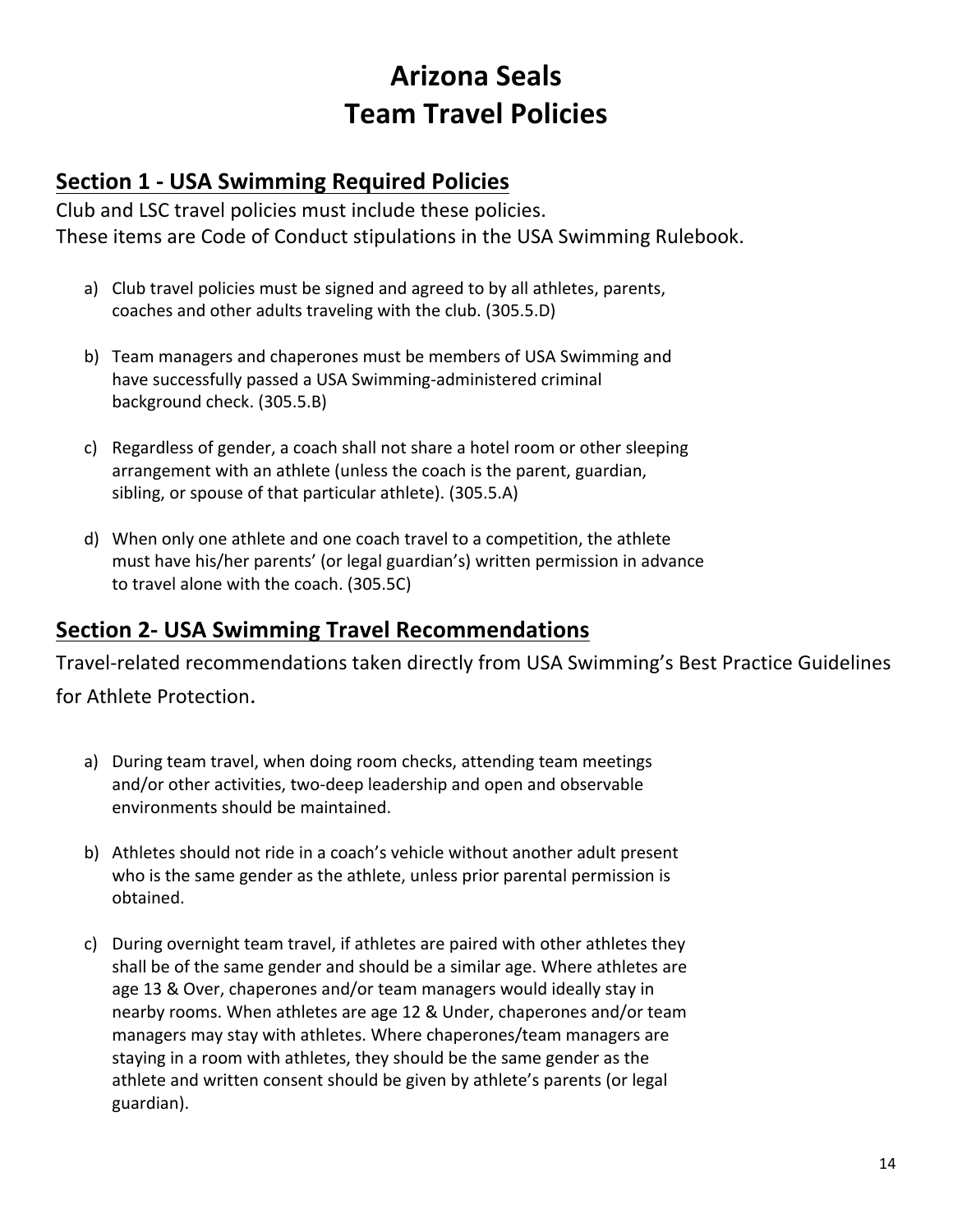- d) When only one athlete and one coach travel to a competition, at the competition the coach and athlete should attempt to establish a "buddy" club to associate with during the competition and when away from the venue.
- e) To ensure the propriety of the athletes and to protect the staff, there will be no male athletes in female athlete's rooms and no female athletes in male athlete's rooms (unless the other athlete is a sibling or spouse of that particular athlete).
- f) A copy of the Club Code of Conduct must be signed by the athlete and his/her parent or legal guardian.
- g) Team or LSC officials should obtain a signed Liability Release and/or Indemnification Form for each athlete.
- h) Team or LSC officials should carry a signed Medical Consent or Authorization to Treat Form for each athlete.
- i) Curfews shall be established by the team or LSC staff each day of the trip.
- j) Team members and staff traveling with the team will attend all team functions including meetings, practices, meals, meet sessions, etc. unless otherwise excused or instructed by the head coach or his/her designee.
- k) The directions & decisions of coaches/chaperones are final.
- I) Swimmers are expected to remain with the team at all times during the trip. Swimmers are not to leave the competition venue, the hotel, a restaurant, or any other place at which the team has gathered without the permission/knowledge of the coach or chaperone.
- m) When visiting public places such as shopping malls, movie theatres, etc. swimmers will stay in groups of no less than three persons. 12 & Under athletes will be accompanied by a chaperone.
- n) The Head Coach or his/her designee shall make a written report of travel policy or code of conduct violations to the appropriate club (LSC) leadership and the parent or legal guardian of any affected minor athlete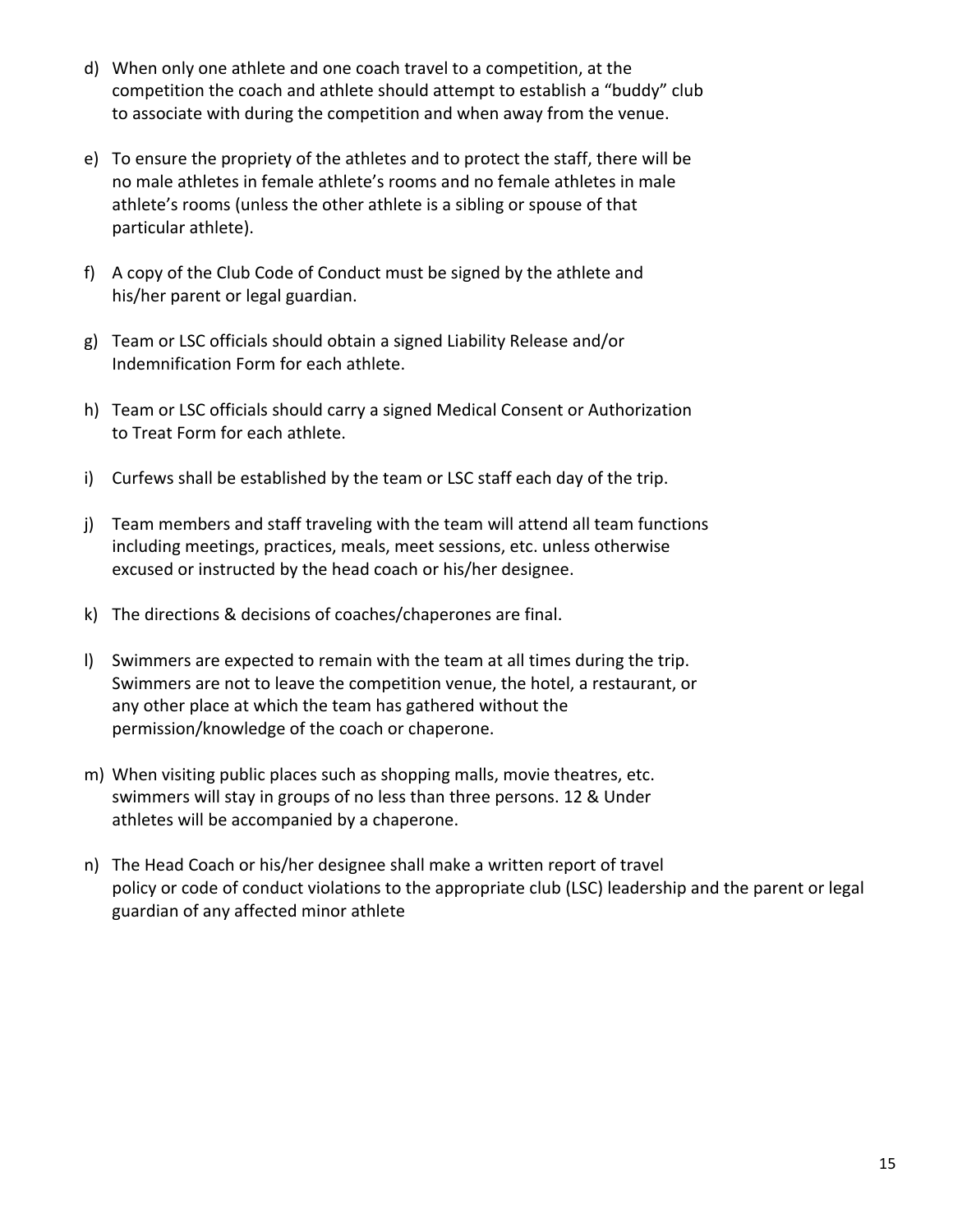# Please fill out, sign and return

- 1. Contact Information
- 2. Liability and Medical Release Form  $-$  2 pages (Includes Liability release, Minor's Medical Release and Health History)
- 3.Photo Release
- 4. Acknowledgement Form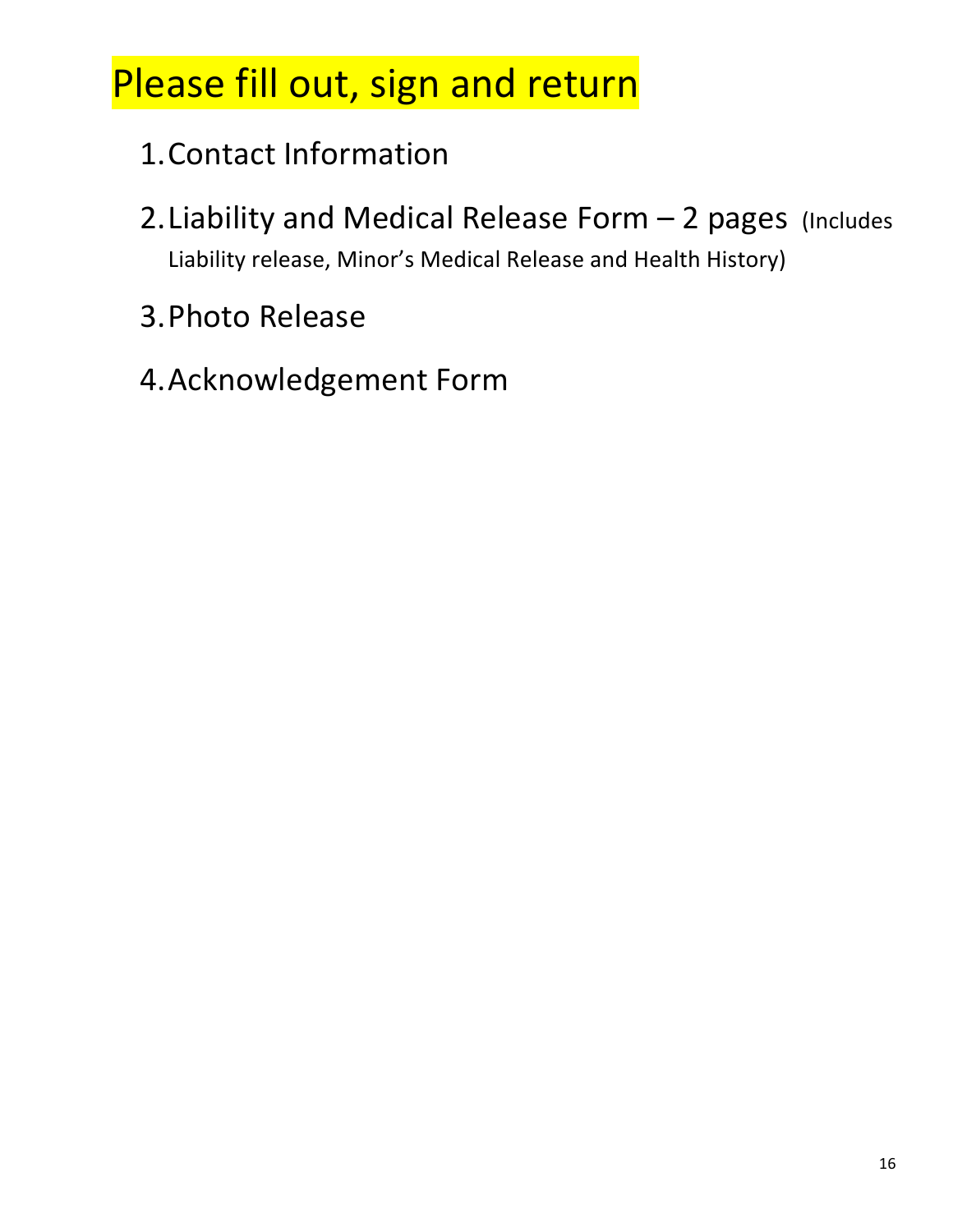# **Contact Information (fill out as appropriate)**

Please list all cell #'s that you would like to receive a text regarding pertinent team information. Add all email addresses that you wish to be added to team email list.

Swimmer's Name:

Parent's Name:

Cell  $# (s)$ :

Email (s):

Wish to be added to team text distribution  $(Y/N)$ 

Wish to be added to team email list  $(Y/N)$ 

Please visit our team website and register your swimmer. www.teampages.com/clubs/5814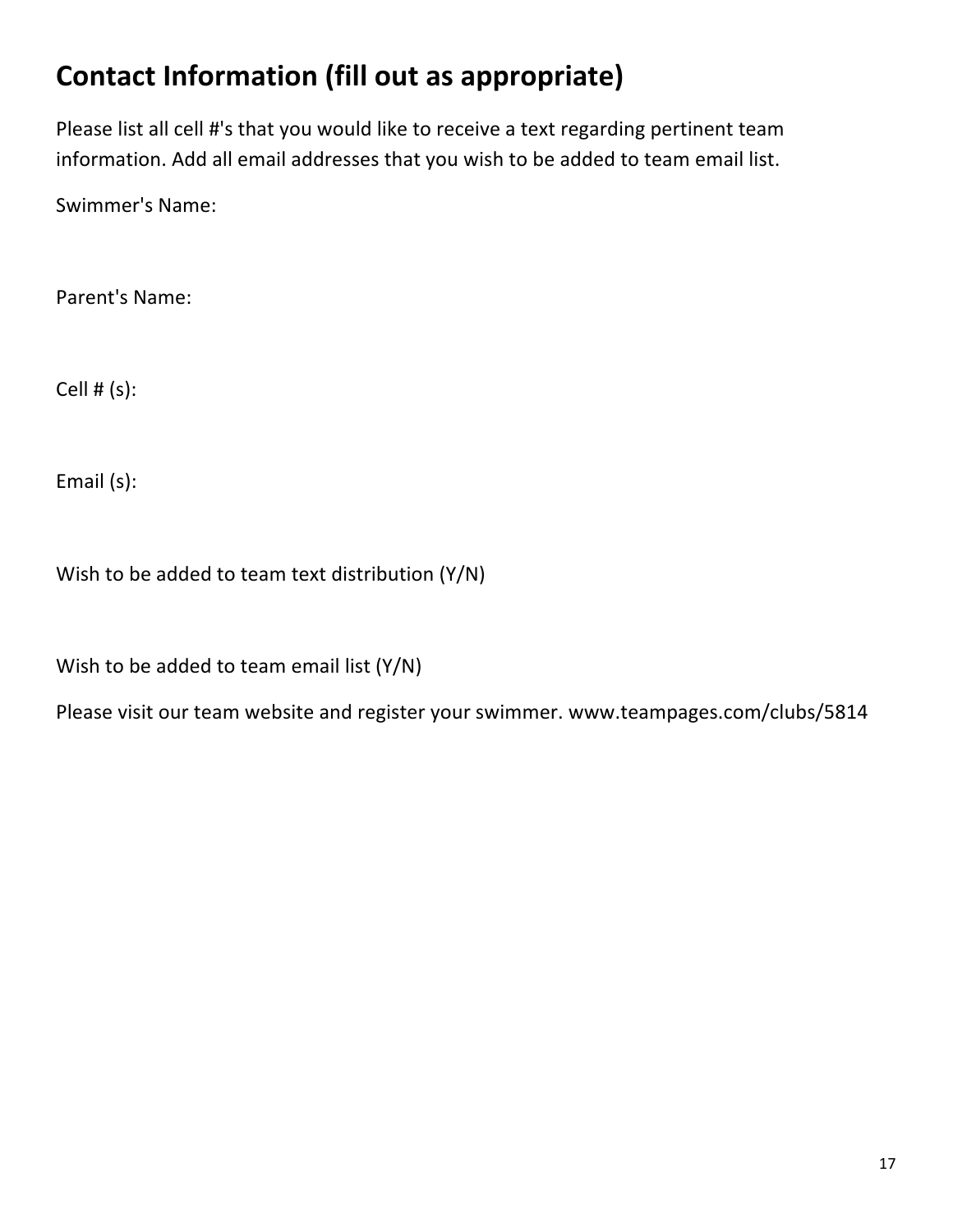### **Liability and Medical Release**

| Additional contact if you cannot be reached in the event of an emergency: |  |  |  |
|---------------------------------------------------------------------------|--|--|--|

Name: \_\_\_\_\_\_\_\_\_\_\_\_\_\_\_\_\_\_\_\_\_\_\_\_\_\_\_\_\_\_\_\_\_\_\_ Phone: (\_\_\_\_\_\_\_) \_\_\_\_\_\_\_\_\_\_\_\_\_\_\_\_\_\_\_\_\_\_ 

#### **LIABILITY RELEASE**

Every activity sponsored by the Arizona Seals Swimming Academy is carefully planned and adequately supervised by adults. However, even with the best of planning and precaution, unforeseen events can occur. It is your intention, as the parent or guardian of the minor listed on this form, to exempt and relieve the Arizona Seals Swimming Academy, AZ Swimming and USA Swimming and its employees or volunteers from liability for personal injury, property damage or wrongful death caused by any act of negligence on the part of the Arizona Seals Swimming Academy and its employees or volunteers. This includes all risks and hazards inherent in any and all swim team related social and sport activities including transportation to and from activities as well as events at sites other than practice and competition facilities. You acknowledge there may be potential health hazards inherent in some activities and that your child participates at his/her own risk. As parent or legal guardian, you will assume full responsibility for your child's participation in the Arizona Seals Swimming Academy activities and understand that your child is responsible for applying any and all instruction and rules given to them for any portion of the travel from departure until return to parent or guardian.

DATE: \_\_\_\_\_\_\_\_\_\_\_SIGNATURE:\_\_\_\_\_\_\_\_\_\_\_\_\_\_\_\_\_\_\_\_\_\_\_\_\_\_\_\_\_\_\_\_\_\_\_\_\_\_\_\_\_\_\_\_\_\_\_\_\_\_\_

Please print your name: \_\_\_\_\_\_\_\_\_\_\_\_\_\_\_\_\_\_\_\_\_\_\_\_\_\_\_\_\_\_\_\_\_\_\_\_\_\_\_\_\_\_\_\_\_\_\_\_\_\_\_\_\_\_

The above Liability Release covers any and all activities sponsored by or associated with the Arizona Seals Swimming Academy.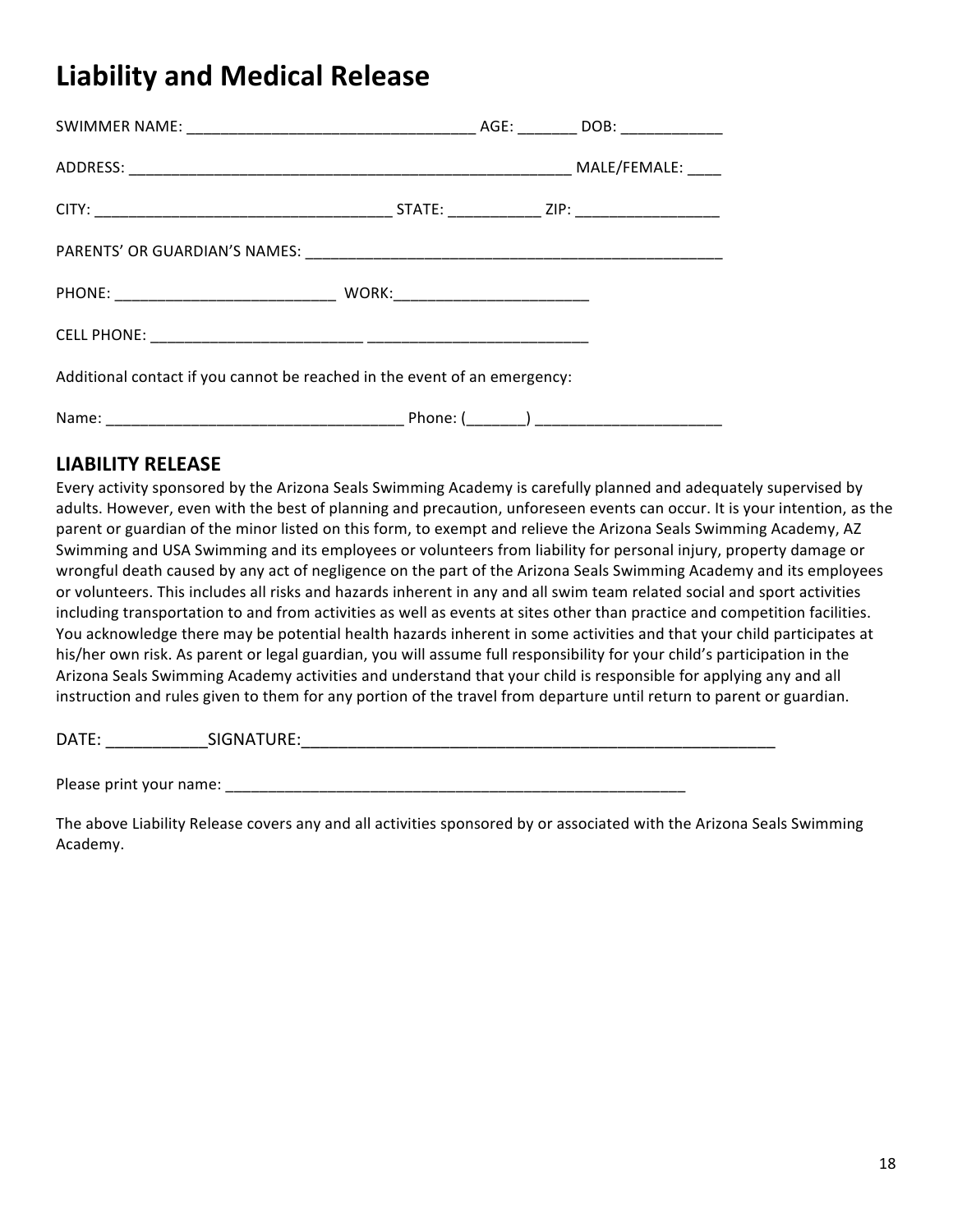#### **MINOR'S MEDICAL RELEASE**

I give permission for my child, \_\_\_\_\_\_\_\_\_\_\_\_\_\_\_\_\_\_\_\_\_\_\_, to participate in all activities as part of the Arizona Seals Swimming Academy. I will assume full responsibility for any medical costs incurred in the event of an accident or other incident requiring medical treatment. I release the Arizona Seals Swimming Academy and its staff from any liability. In the event of an emergency in which my child is in need of immediate hospitalization, medical attention or surgery, and after reasonable efforts have been made to contact me or my spouse and we cannot be located for the purpose of consenting thereto, consent for the emergency attention may be given to any person standing loco parentis. You understand that this form and your signature is for medical and liability release.

DATE: \_\_\_\_\_\_\_\_\_\_\_SIGNATURE:\_\_\_\_\_\_\_\_\_\_\_\_\_\_\_\_\_\_\_\_\_\_\_\_\_\_\_\_\_\_\_\_\_\_\_\_\_\_\_\_\_\_\_\_\_\_\_\_\_\_\_

\_\_\_\_\_\_\_\_\_\_\_\_\_\_\_\_\_\_\_\_\_\_\_\_\_\_\_\_\_\_\_\_\_\_\_\_\_\_\_\_\_\_\_\_\_\_\_\_\_\_\_\_\_\_\_\_\_\_\_\_\_\_\_\_\_\_\_\_\_\_\_\_\_\_\_\_\_\_\_\_\_\_\_\_

\_\_\_\_\_\_\_\_\_\_\_\_\_\_\_\_\_\_\_\_\_\_\_\_\_\_\_\_\_\_\_\_\_\_\_\_\_\_\_\_\_\_\_\_\_\_\_\_\_\_\_\_\_\_\_\_\_\_\_\_\_\_\_\_\_\_\_\_\_\_\_\_\_\_\_\_\_\_\_\_\_\_\_\_

\_\_\_\_\_\_\_\_\_\_\_\_\_\_\_\_\_\_\_\_\_\_\_\_\_\_\_\_\_\_\_\_\_\_\_\_\_\_\_\_\_\_\_\_\_\_\_\_\_\_\_\_\_\_\_\_\_\_\_\_\_\_\_\_\_\_\_\_\_\_\_\_\_\_\_\_\_\_\_\_\_\_\_\_

Please print your name: \_\_\_\_\_\_\_\_\_\_\_\_\_\_\_\_\_\_\_\_\_\_\_\_\_\_\_\_\_\_\_\_\_\_\_\_\_\_\_\_\_\_\_\_\_\_\_\_\_\_\_\_\_\_

The above Medical Release covers any and all activities sponsored by or associated with the Arizona Seals Swimming Academy. 

#### **HEALTH HISTORY**

Allergies: where the contract of the contract of the contract of the contract of the contract of the contract of the contract of the contract of the contract of the contract of the contract of the contract of the contract

Medications Currently Taking: \_\_\_\_\_\_\_\_\_\_\_\_\_\_\_\_\_\_\_\_\_\_\_\_\_\_\_\_\_\_\_\_\_\_\_\_\_\_\_\_\_\_\_\_\_\_\_\_\_\_\_\_\_\_\_\_\_\_\_ 

Please explain any condition we should be aware of:  $\blacksquare$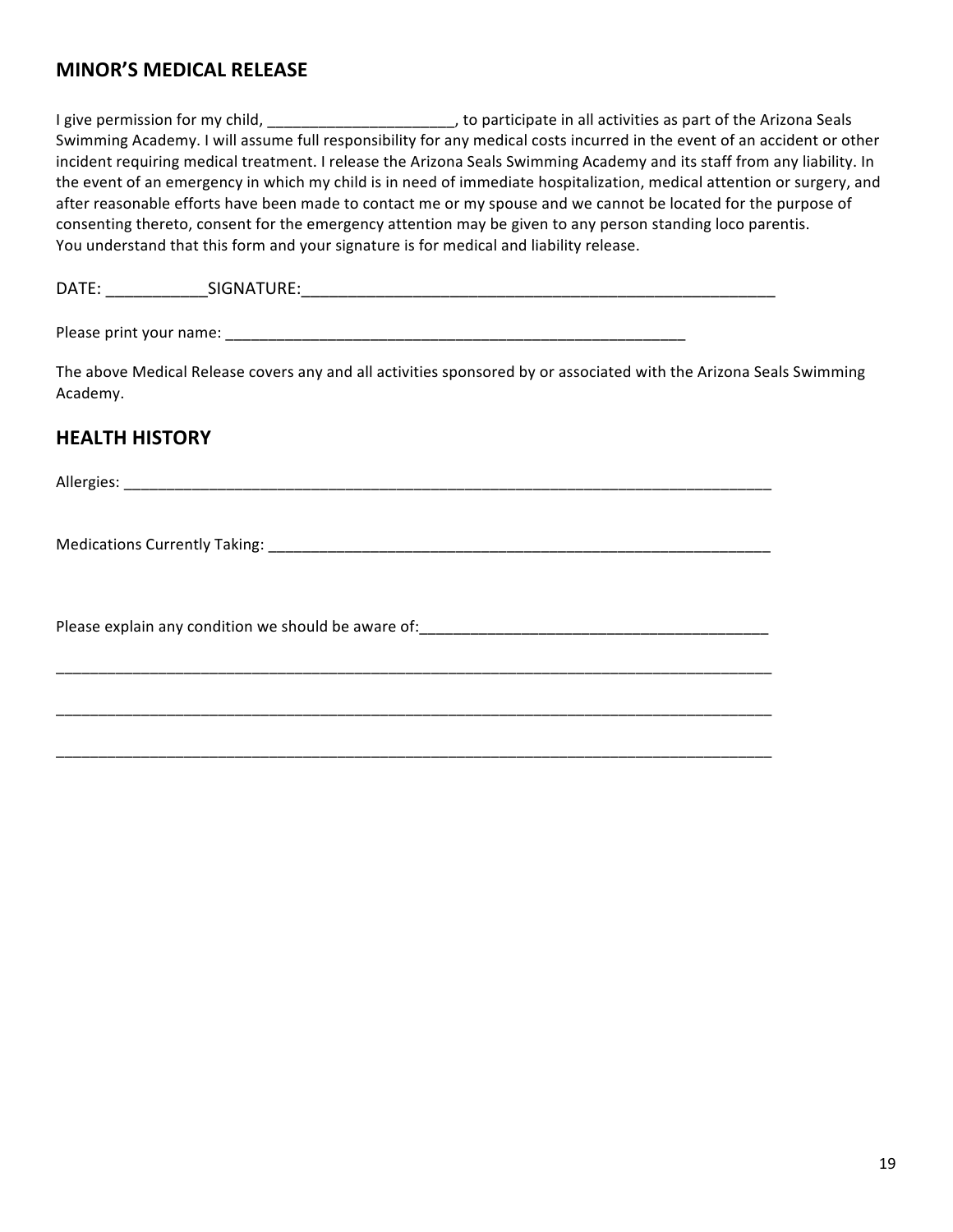### **Photo Release**

I hereby give my consent for the same state of the state of the support of the support of the support of the support of the support of the support of the support of the support of the support of the support of the support in photographs taken and used by the Arizona Seals (AZSL) and its assigns or successors, in publication(s)/media/Website and whatever ways they may desire, including audiovisual productions, television, and electronic transmission; furthermore, I hereby consent that such photographs, digital files and plates from which they are made shall be the property of the Photographer, and AZSL shall have the right to duplicate, reproduce and make other uses of such photographs and plates for AZSL publicity and publications as they may desire free and clear of any claim whatsoever on my part. The Photographer will not sell the photos without permission of AZSL. I am of legal age, and freely sign this release, which I have read and understood.

DATE:

SIGNATURE:\_\_\_\_\_\_\_\_\_\_\_\_\_\_\_\_\_\_\_\_\_\_\_\_\_\_\_\_\_\_\_\_\_\_\_\_\_\_\_\_\_\_\_\_\_\_\_\_\_\_

Please print your name: \_\_\_\_\_\_\_\_\_\_\_\_\_\_\_\_\_\_\_\_\_\_\_\_\_\_\_\_\_\_\_\_\_\_\_\_\_\_\_\_\_\_\_\_\_\_\_\_\_\_\_\_\_\_